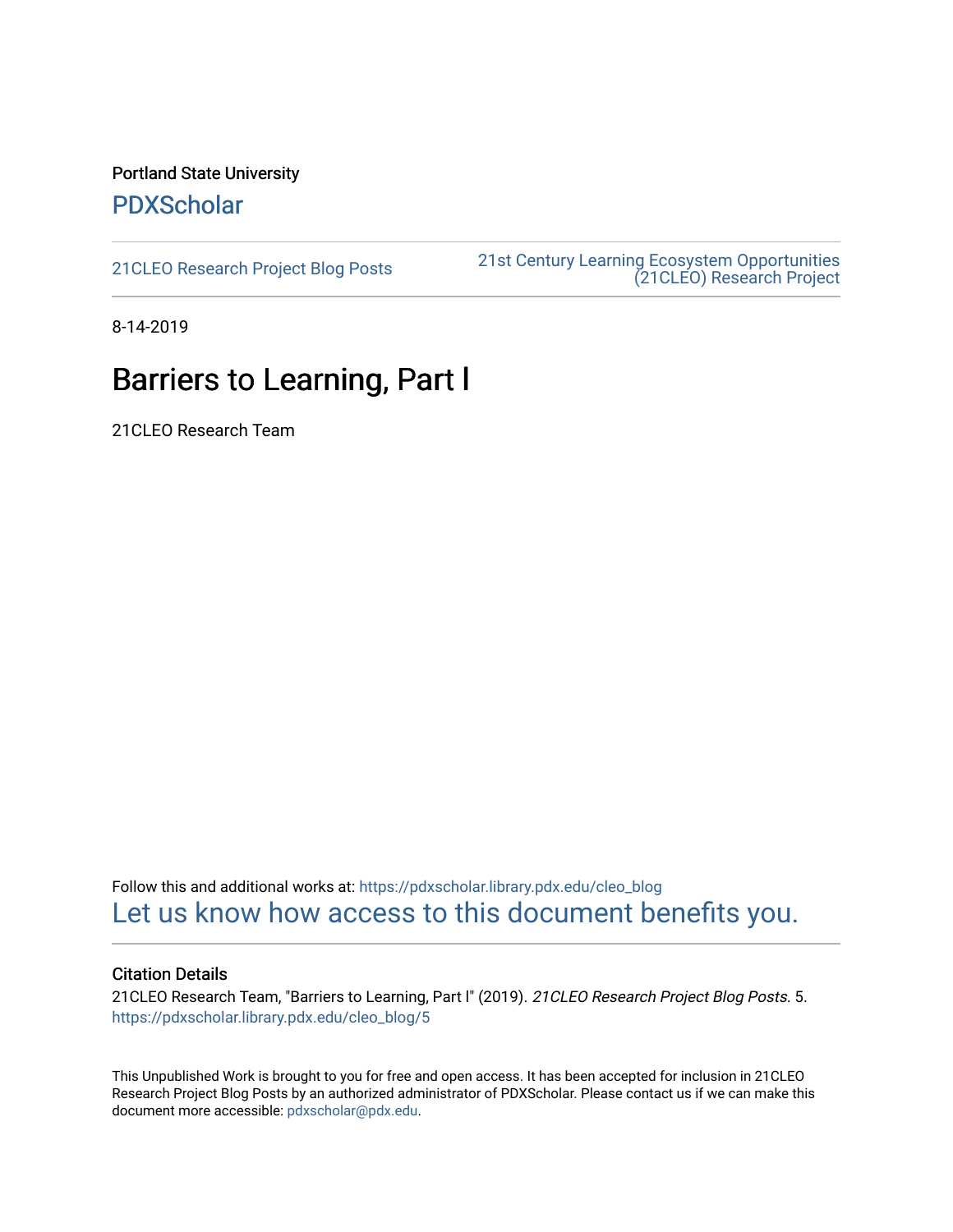

# **Barriers to Learning, Part l**

**by 21CLEO Research Team** I **Aug 14, 2019** I **21 CLEO, Announcements** 



By Naila Bairamova and Crystal Dixson

This blog post is the first in a two-part series that focuses on barriers to learner participation and persistence in employersupported educational opportunities. In this framing of past research and reports, the 21 CLEO Research team draws on Margaret Patterson's categories of learning and persistence barriers as an analytic lens to situate literature reviewed in our landscape scan. In this post we focus on external **situational**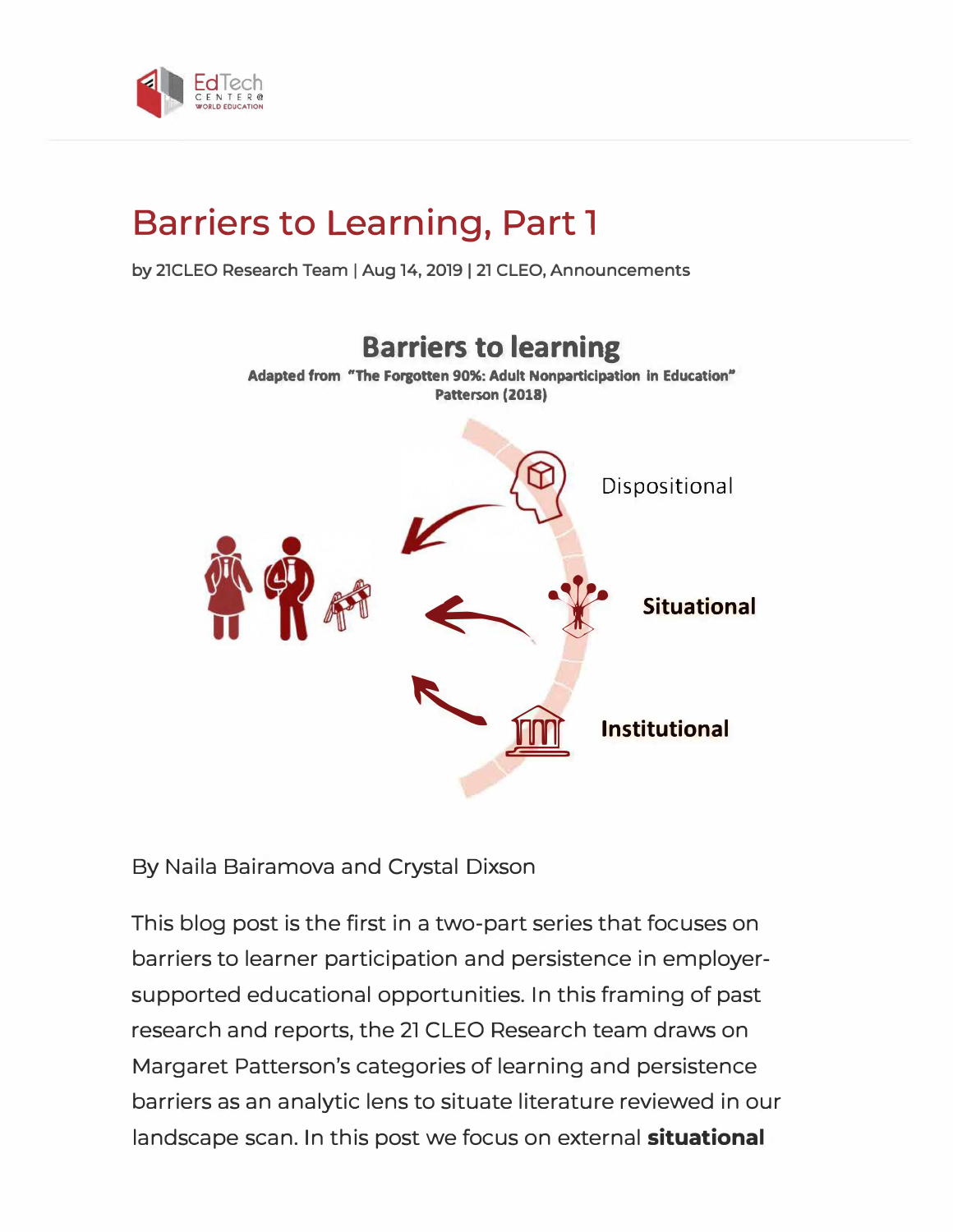**barriers** (deterrents that arise as adults attempt to balance multiple roles in their lives or deal with health conditions) and institutional barriers (result of educational or employment policies and practices which prevent participation).

Current high-employment levels in the US have prompted employers to offer work-based education and training opportunities that offer a variety of learning opportunities for working learners. Simply offering diverse opportunities for working learners to fill skills gaps does not mean that learners will participate in them. In order to understand why a working learner does or does not take part in these opportunities, we need to look at the learning ecosystem around the working learners, including the barriers inhibiting their participation in learning opportunities. The very resources that can help learners address these barriers have the potential to become a robust support mechanism driving working learners to successful career and personal growth. *Getting to the Finish Line,* a report conducted by the Institute for Women's Policy Research, found that the probability of completion of the educational opportunity increased by 11% per one supportive service that addressed one of the barriers that working learners faced.

To begin to understand what such support might entail, we first need to define the barriers. Margaret Patterson, in the article The Forgotten 90%: Adult Nonparticipation in Education, neatly frames these to include a combination of situational, institutional, and dispositional factors. We draw on Patterson's categories as an analytic lens used to organize other literature reviewed in our landscape scan.

**Situational** barriers are deterrents that arise as adults attempt to balance multiple roles in their lives or deal with health conditions.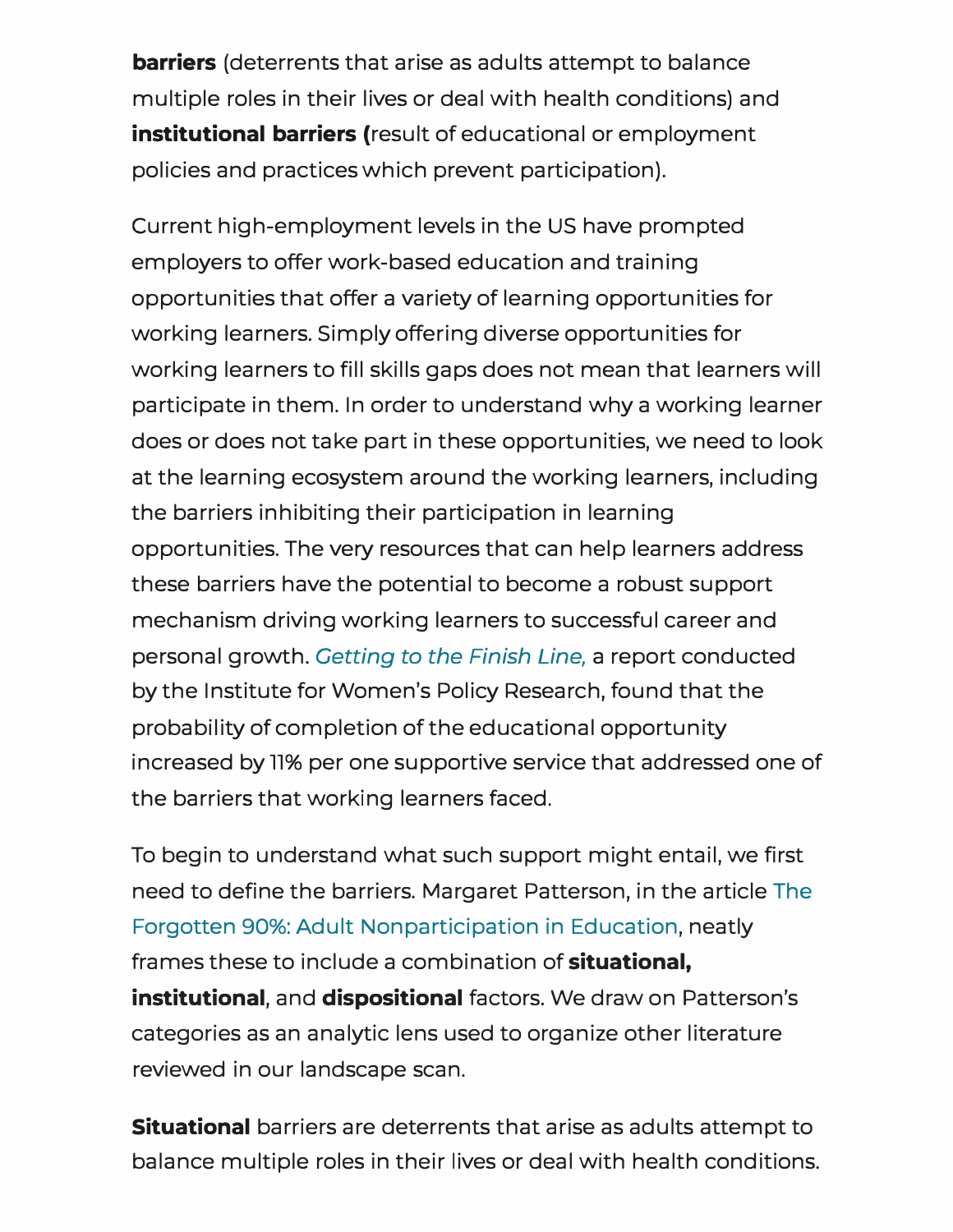Institutional barriers are the result of educational or employment policies and practices which prevent participation. Dispositional barriers occur when the learner lacks confidence in their skills and abilities, or when they are unaware of their career options. For this post, we will focus on situational and institutional barriers. We will discuss dispositional barriers in more detail in our next post. We grouped situational and institutional barriers because they are largely external to the learner, while dispositional types of barriers reside within the learner.

### **Institutional barriers**

**Lack of Support.** The Program for the International Assessment of Adult Competencies, or PIAAC, was a large-scale study that assessed the literacy, numeracy, and technology-related skills of adult learners worldwide. The report, *Adult Transitions to* Learning in the USA: What Do PIAAC Survey Results Tell Us?, places the findings from the PIAAC surveys into context. An importing finding included in the report states that US adults scored below the international average on literacy, numeracy, and technology-related skills, and those scores varied considerably based on educational background. Not only were skills low, but learners working to acquire basic literacy skills reported not always receiving adequate support from their employers, such as providing release time for studying, tuition assistance, or paid study time. Nearly 90% of surveyed adults who had a high school diploma and who were involved in formal learning situations reported studying outside work, and many of them had a hard time getting release time from work to do so. In contrast, adults with some post-secondary education had twice as much release from work time for formal education than adults with a high school diploma.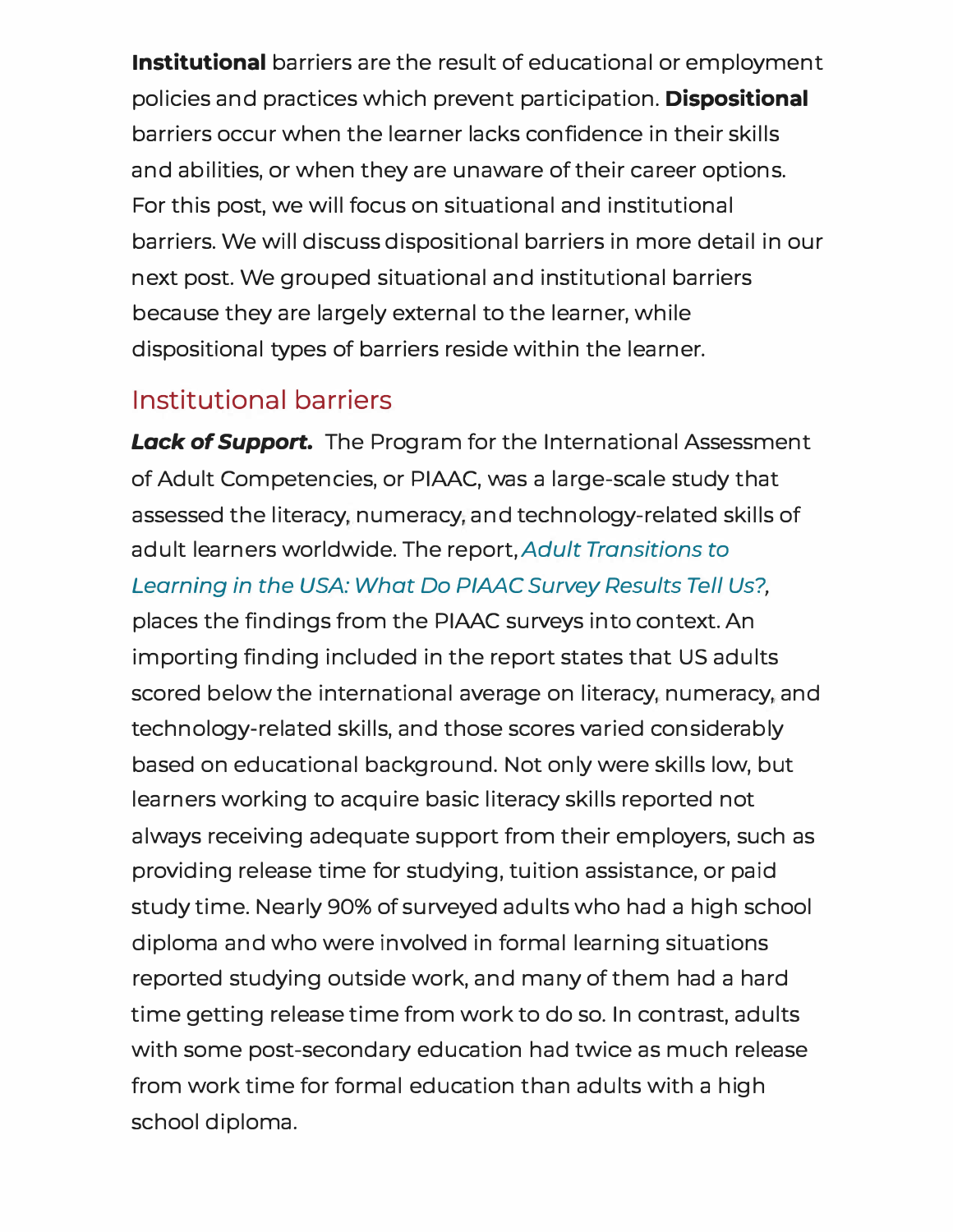Costs *of Education.* Adult learners surveyed by PIAAC identified cost as one of the major barriers to learning, especially for formal learning. The issue is exacerbated by the fact that working learners may lack financial literacy skills like knowing how to apply for benefits, financial aid programs, and so on. In *Getting to the Finish Line,* 27% of men and 23% of women identified financial education as an unmet need. The cost of stable childcare is another barrier to learning, especially for female workers. *Advancing Frontline Women: Realizing the Full Potential of the Retail Workforce* states that women are more likely to be faced with balancing family and caregiving responsibilities. In fact, 34% of women aged 18-24 reported a lack of access to stable childcare as their primary obstacle to finding a job, and 26% struggled to balance childcare and work.

*Immediate Supervisors.* Another institutional barrier working learners face is the lack of support from immediate supervisors. Frontline managers are closest to frontline workers and are in the best position to assist in their development and engagement with the company. Many frontline managers have conflicting job responsibilities and are not given the needed training or human resources support to assist in coaching and skills development for frontline workers. Additionally, frontline managers often are not held accountable or provided with incentives to promote employer provided learning opportunities and encourage the frontline workers to take advantage of them.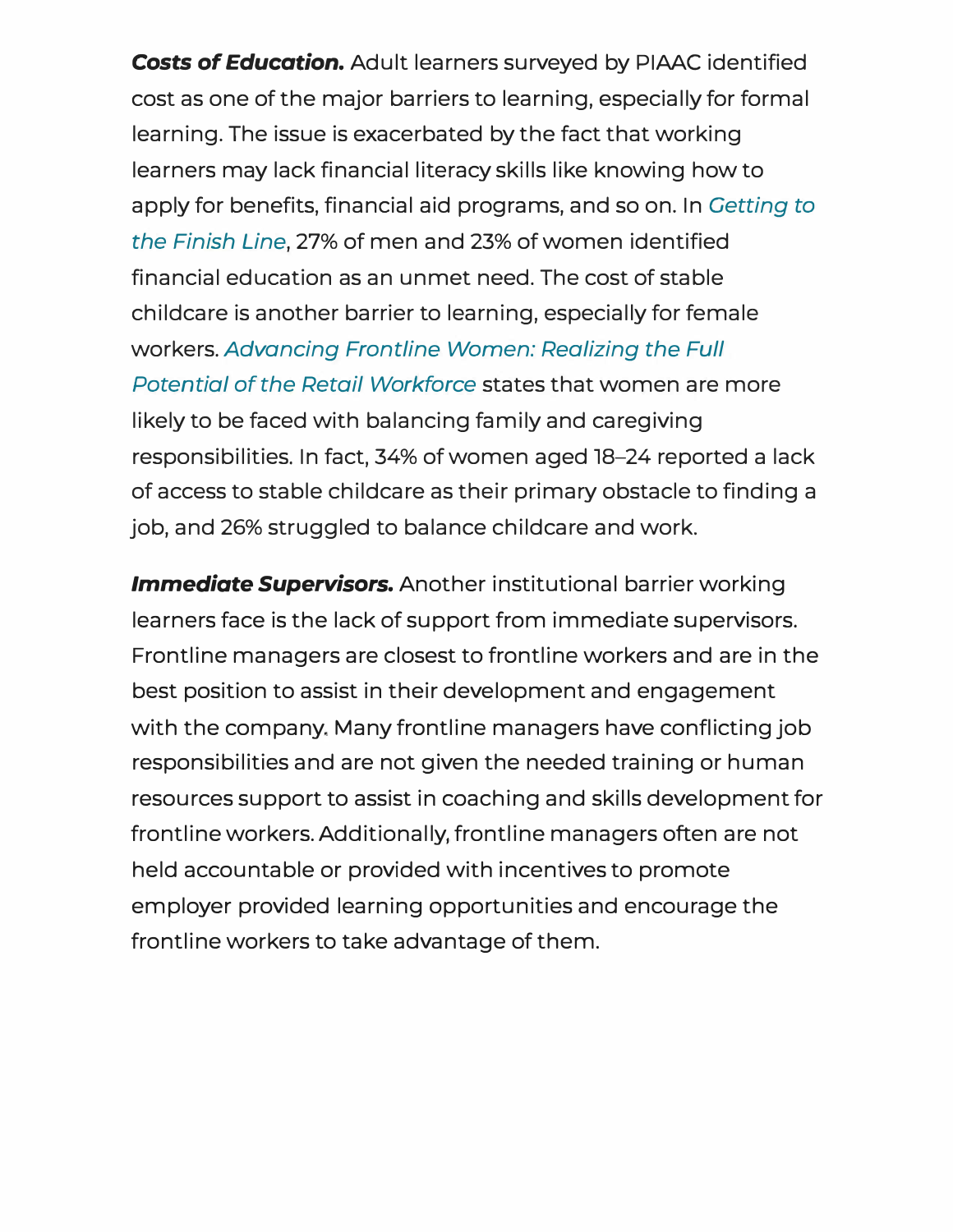

According to *Developing America's Frontline Workers,* a report put together by the Institute for Corporate Productivity, many organizations do not measure supervisor effectiveness at developing frontline workers. Furthermore, of the organizations that do measure supervisor effectiveness, the most popular measurements are frontline worker retention and individual productivity improvements. However, only two measurements have been found to correlate with market performance, that is an index calculated by averaging responses about companies' revenue growth, market share, profitability, and customer satisfaction over time. The two measurements are:

1. the number of workers taking advantage of tuition assistance, and

2. the number of workers advancing to higher-skilled and higher paid positions.

High market performing organizations are **2.5 times more likely**  to reward frontline managers who encourage the development of frontline workers with compensation or a promotion.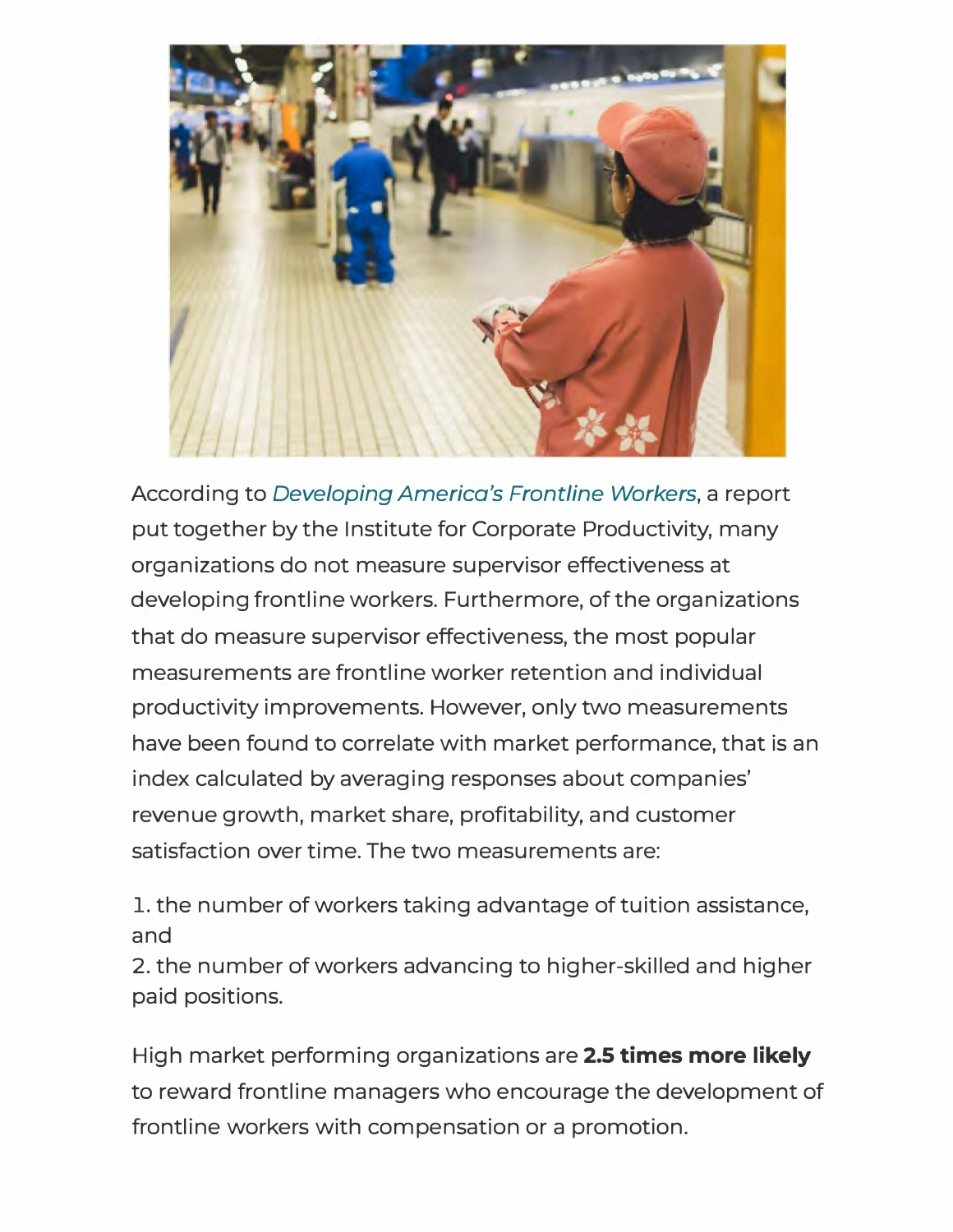#### Situational barriers

Working adults are often confronted with significant barriers to participating in learning opportunities as they juggle multiple responsibilities and family obligations. When surveyed, working adults expressed concerns about transportation, family needs, and financial constraints.

**Transportation.** In the article Critiquing Adult Participation in Education, Report l: Deterrents and Solutions, transportation is cited as one of the largest concerns among adult workers. Depending on the worker's location and mode of transport, commuting can take a significant amount of time, which reduces the amount available for study. The reliance on public transportation, carpools, as well as the high cost of vehicle maintenance and fuel all contribute to non-participation in education. This overlaps with numerous family responsibilities and financial hurdles.

*English Language and Literacy.* English language proficiency is a barrier faced by working learners in the US whose first language is not English. English Language Learners (ELLs) face prejudice and mistrust because of their limited linguistic proficiency. They experience communication barriers and thus tend not to participate in educational opportunities. According to *The Forgotten 90%: Adult Nonparticipation in Education,* only 10% of adult workers who face these barriers pursue educational opportunities, while the remaining 90% do not. Patterson and Paulson (2075) report that the PIAAC data show that, among adults without a high school diploma who did not participate in any educational opportunities 12 months prior to the survey, 9.5 million do not read or write in English well or at all.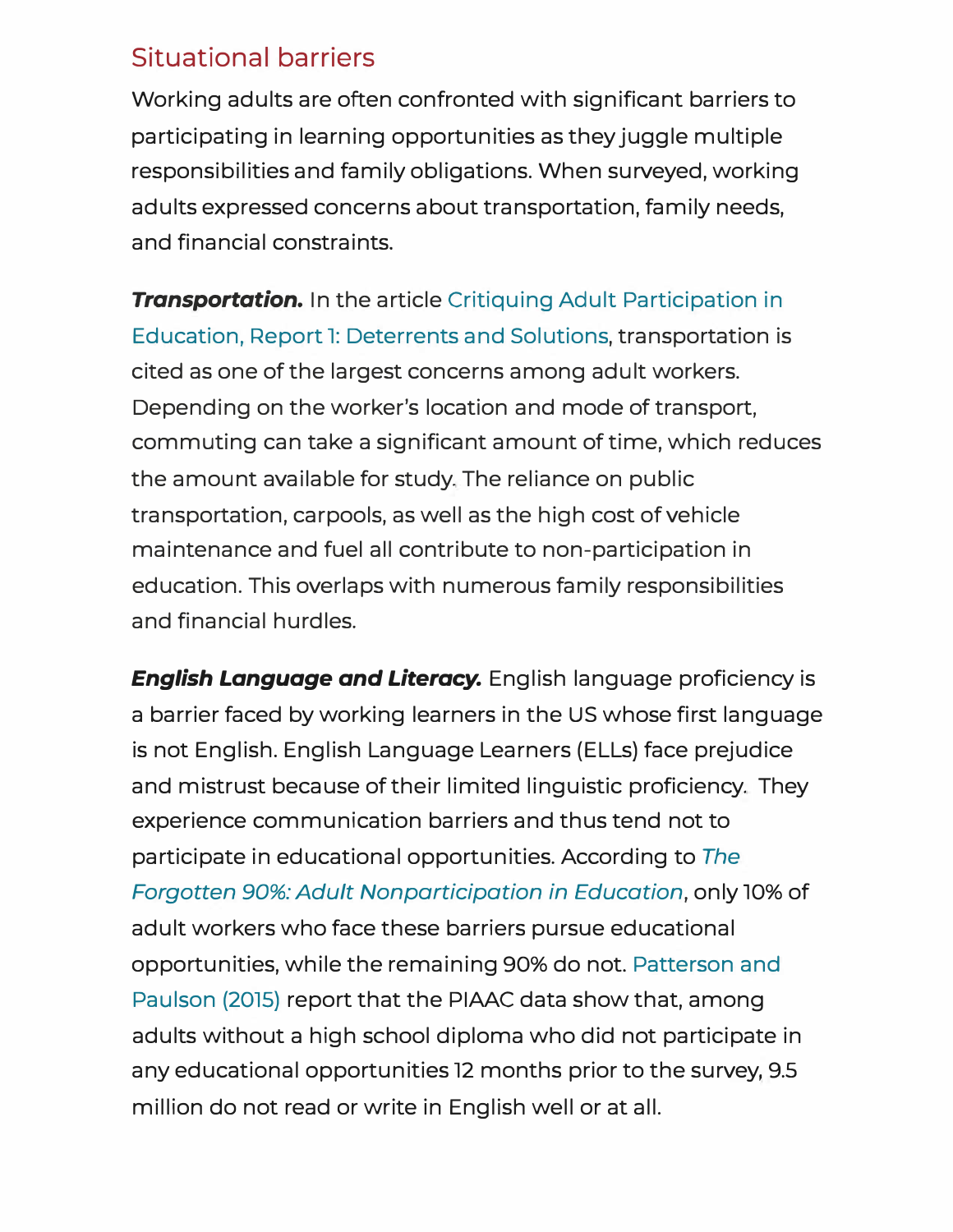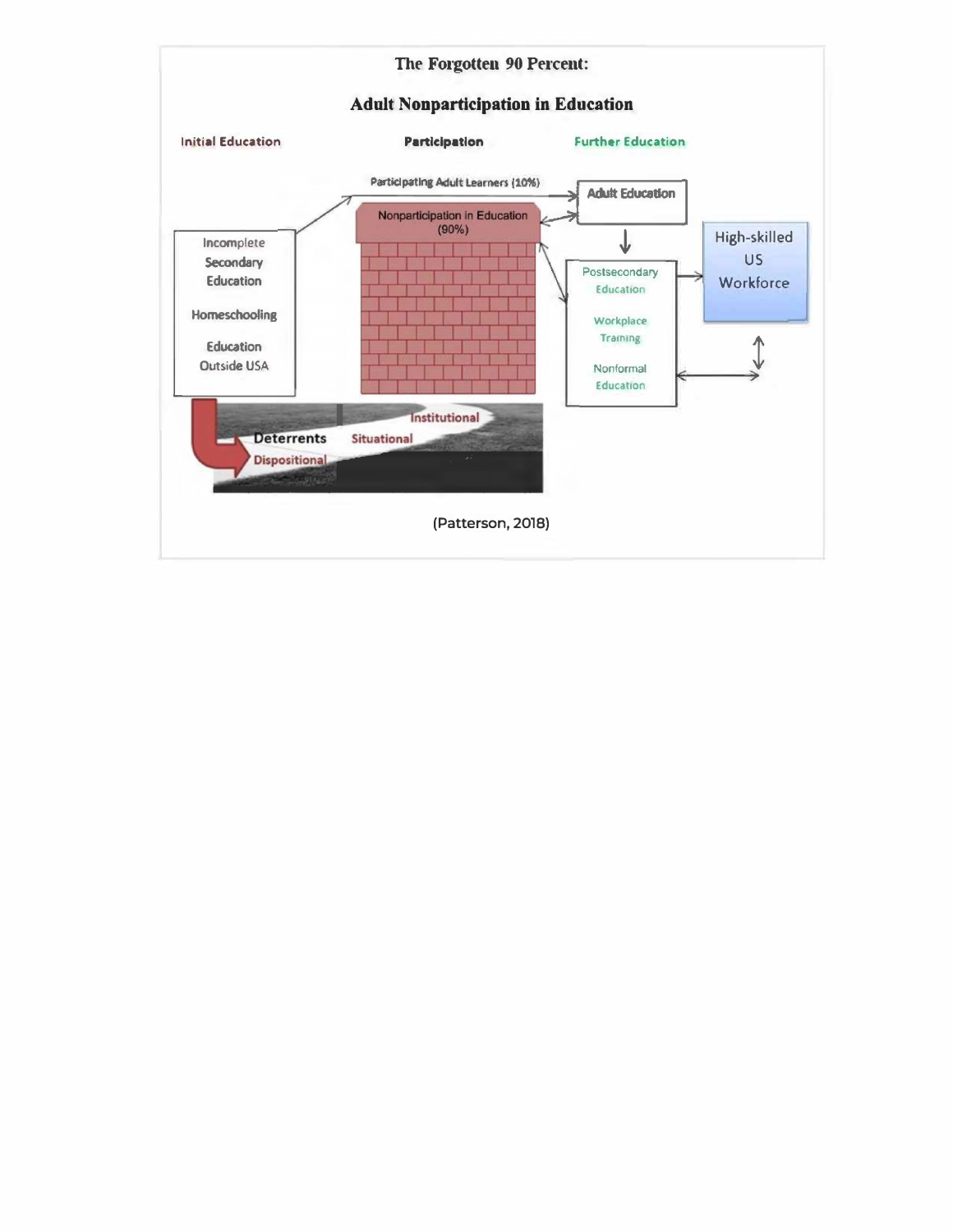**Digital Inequity.** Technological barriers and inequities also can hinder working learners' participation in both formal and informal educational opportunities. These barriers are manifested in different ways. First, the lack of basic digital literacy skills can prevent participation in opportunities that are connected with technology or on line learning. According to the findings in *Stats In Brief: A Description of U.S. Adults Who Are Not Digitally* 

*Literate,* Americans with low digital literacy skills are likely to be adults working low-skilled jobs with limited education, or foreign born. About 41% of adults without a high school diploma are not digitally literate compared to 17% of adults who earned a high school diploma, and 5% of adults with some post-secondary education. Another form of technological barrier, according to *Digital Inequalities and Why They Matter,* is the lack of information literacy and the inability to navigate the vast amount of information available on the Internet. Finally, even though Internet use has grown steadily among all populations, digital inequality can be found in the medium through which Internet access is received. According to a recent *Pew Research Center Internet/Broadband Factsheet,* low-income Americans are more likely to be smartphone dependent. This poses challenges because, for many learning activities, adequate space to type, view and explore content is essential. Moreover, mobile data usage is often restricted or expensive on smartphones.

Digital inequality is an issue that impacts learners of all ages in the United States, even younger learners who are often assumed to have more technological proficiency. According to *Pew Research Center Internet/Broadband Factsheet,* only 46% of adults who do not have a high school diploma and 56% of lowincome households have broadband Internet access. Broadband access is high-speed Internet access that is always on and faster